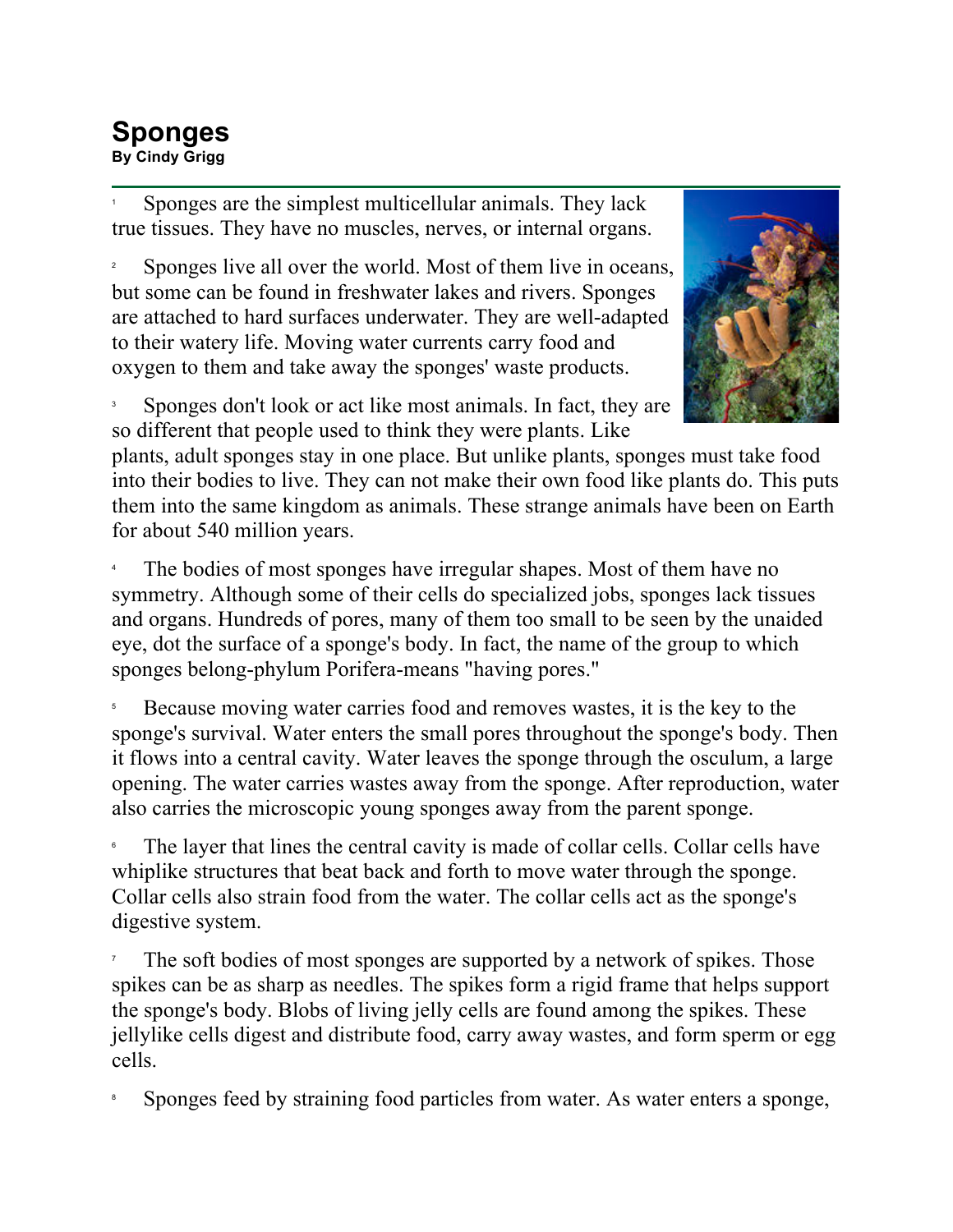it carries tiny organisms such as bacteria and protists. Collar cells on the inside of the central cavity trap these food particles and digest them. Sponges are very efficient at removing food particles from water. A sponge the size of a teacup is able to remove food from 5,000 liters of water each day. That's enough water to fill a truckload of two-liter soft drink bottles!

9 A sponge gets its oxygen from water too. The water contains oxygen, which moves from the water into the sponge's cells in a process known as diffusion. In diffusion, molecules of a substance move from an area in which they are highly concentrated to an area in which they are less concentrated. Oxygen is more highly concentrated in the water than it is in the sponge's cells. So the oxygen moves from the water into the sponge. Diffusion also carries waste products from the sponge's cells into the water.

Sponges reproduce both sexually and asexually. Budding is one form of asexual reproduction in sponges. In budding, small new sponges grow from the sides of an adult sponge. Eventually these tiny sponges detach and begin life on their own. Sponges reproduce sexually, too. Sponges do not have separate sexes-a single sponge forms eggs at one time of the year and sperm at a different time. At any one time of the year, some sponges are producing eggs and others are producing sperm. When a sponge produces sperm, the water currents that move through the sponge carry sperm from the sponge into the open water. The sperm may then enter the pores of another sponge and fertilize egg cells in that sponge. This sexual reproduction produces offspring that is different from either parent but is a mixture of the genes of both parents.

After fertilization, a larva develops. A larva (plural larvae) is the immature form of an animal that looks very different from the adult. A sponge larva is a hollow ball of cells that swims though the water. Eventually the larva attaches to a surface and develops into a nonmoving adult sponge.

<sup>12</sup> Sponges don't look or act like most animals you know. But sponges are animals because they must take in food, and they are multicellular. All animals need food, water, and oxygen to survive. Sponges get food by straining the water that comes through their pores. Oxygen is also obtained from the water the sponge lives in. These strange animals have lived on the Earth for a very long time.

Copyright © 2009 edHelper